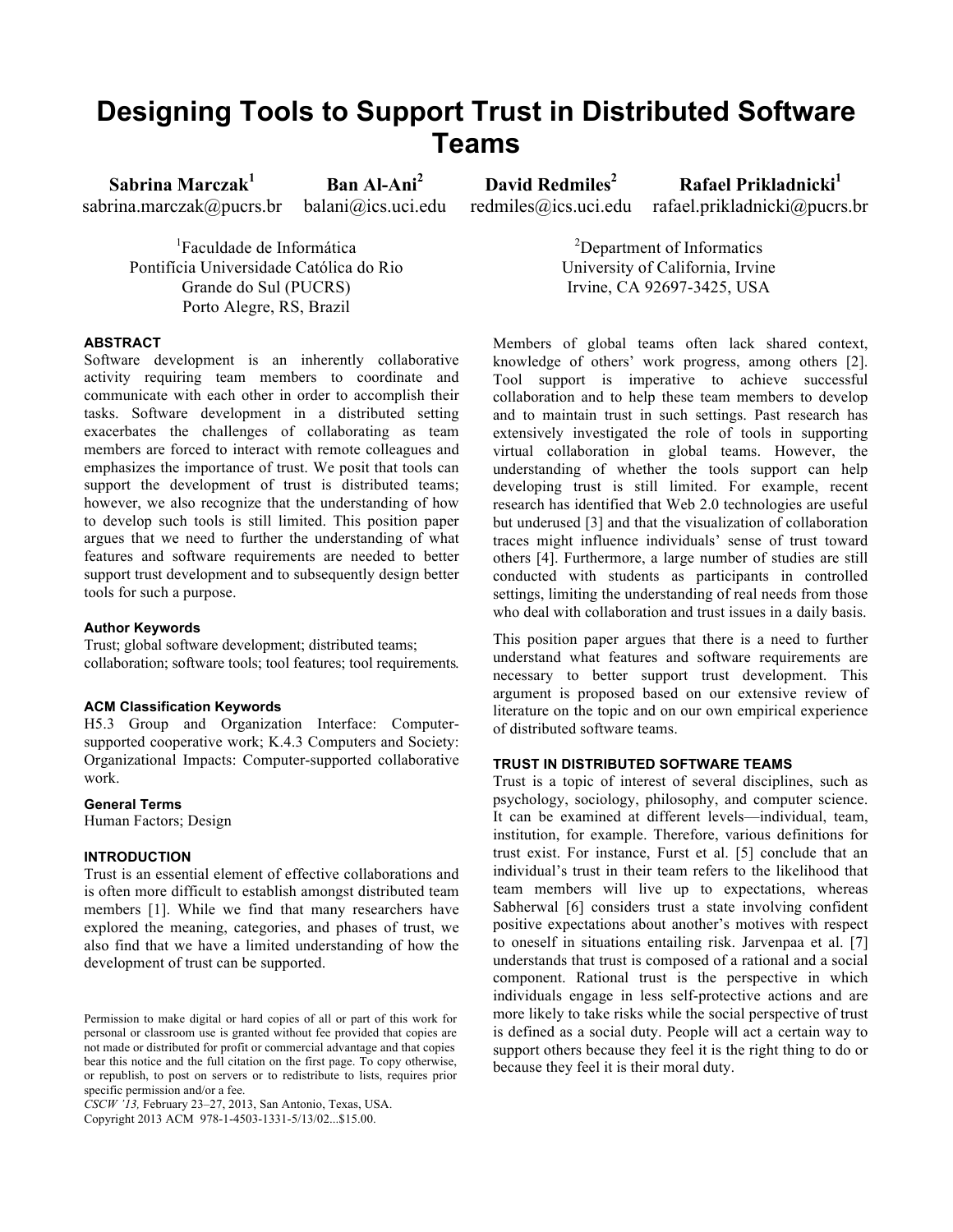From these definitions, we understand trust as the belief that the trustee will meet the positive expectations of the trustor [1]. These expectations form as a result of actions and behaviors, and can influence the level of trust a member poses in another. It is implicit that trust refers to integrity such that the trustee will not take advantage of the trustor, maintaining a healthy collaboration.

Trust is often an issue for virtual global teams because members may not have had the experience working with one another [8], therefore, lacking knowledge to define realistic expectations about others' actions. Members of such teams have to adapt to the diversity in culture, geographic, temporal, and organizational backgrounds, and physical distance. These differences compose the main obstacle for trust achievement in distributed teams.

Poor socialization and socio-cultural fit, increased monitoring, inconsistent work practices, reduction of communication, unpredictable communication, lack of face-to-face meetings, conflict handling, and poor language skills are reasons that cause lack, injury, or lost of trust in distributed software teams [9]. While trust can lead to effective and efficient collaborations, the lack of trust can lead to a decrease in productivity, quality, information exchange and feedback, morale among the employees, and cause an increase in relationship conflicts [9].

## **TRUST DEVELOPMENT AND TOOL SUPPORT**

Tool support is imperative to achieve successful collaboration and to help these team members to develop and to maintain trust in distributed settings. Although tools to support collaboration in such settings have been extensively investigated, little is known about how tools can help distributed teams to develop and maintain trust.

Based on the assumption that informal communication is the means by which people normally discover facts about their co-workers, thus leading to their mutual trust, Aranda and colleagues [10] have designed a tool called Trusty to support the development of trust in distributed teams. Trusty provides mechanisms to support communication, coordination, informal knowledge sharing, and to generate reports and statistical analysis about the social networks established through the tool in order to help project leaders to obtain feedback about members' interactions. The tool was designed based on data collected through a survey with practitioners of 4 distinct companies located in Spain and in the US. Although 23 of the 36 people targeted in the survey responded to it, only 9 of them had experience working with distributed teams [11].

Calefato and Lanubile [12][13] developed a tool to extend a commercial collaborative development environment, the Microsoft Visual Studio and Team Foundation System, to provide social awareness support for reducing sociocultural distance. Social awareness is understood as the information that a person maintains about others in a social or conversational context. It contributes to counteract the lack

of teamness and strengthen trust among remote developers. They argued that disseminating social awareness information through such type of environment can both speed up the establishment of a cross-organizational shared context and help developers who have little or no chances to meet and discuss personal matters with colleagues develop trust-based inter-personal connections. The tool, named SocialTFS, is composed of three main components: one component that handles the visualization of all the social content collected from the services enabled by a user (such as Twitter and Facebook), another component that notifies events and workspace changes, and a third component that retrieves information about registered users from social network services and about other software projects in the collaborative environment. Because the information collected from the networks and project databases are fluid and change over time depending on task assignments or development phases, the tool was designed to provide dynamic followings, which are automatically added and removed to the user's environment. The tool still needs to be empirically evaluated by large-scale industrial projects that use the Microsoft Team Foundation System in order to its usefulness be assessed.

Collaboration is often understood through the identification of interdependencies among team members (e.g., task dependency); thus some researchers assume that the visualization of dependencies can lead to an understanding of other team members' workload and their ability to meet commitments. Establishing expectations of other members can increase the likelihood of them meeting these expectations and, therefore, increasing trust in these members. To explore these assumptions, Erik and colleagues [14] conducted a controlled experiment simulating a global software project with students utilizing Ariadne [15] as a tool to generate the visualization traces. Collaborative traces are representations of past and current activity of a group of developers manipulating software development artifacts. For instance, project meta-data such as the distribution of source-code authorship, work item and module assignments are examples of collaborative traces. They found evidence that Ariadne can engender trustworthiness towards developers whose code is highly dependent upon by others. However, some participants were concerned about information bias and questioned what the visualization left out (e.g. aspect relating to an individual's reliability). Others were more concerned about avoiding bias and giving individuals an opportunity "to start fresh". Despite these concerns, they conclude that the visualization of collaborative traces can help the development of trust in distributed teams. The experiment was conducted with a small number of subjects who were provided with limited information about a fictitious global software team, reducing the reliability of the findings.

Erik and Redmiles [4] recently extended their previous work by providing design principles for software tools intended to support the development of trust in distributed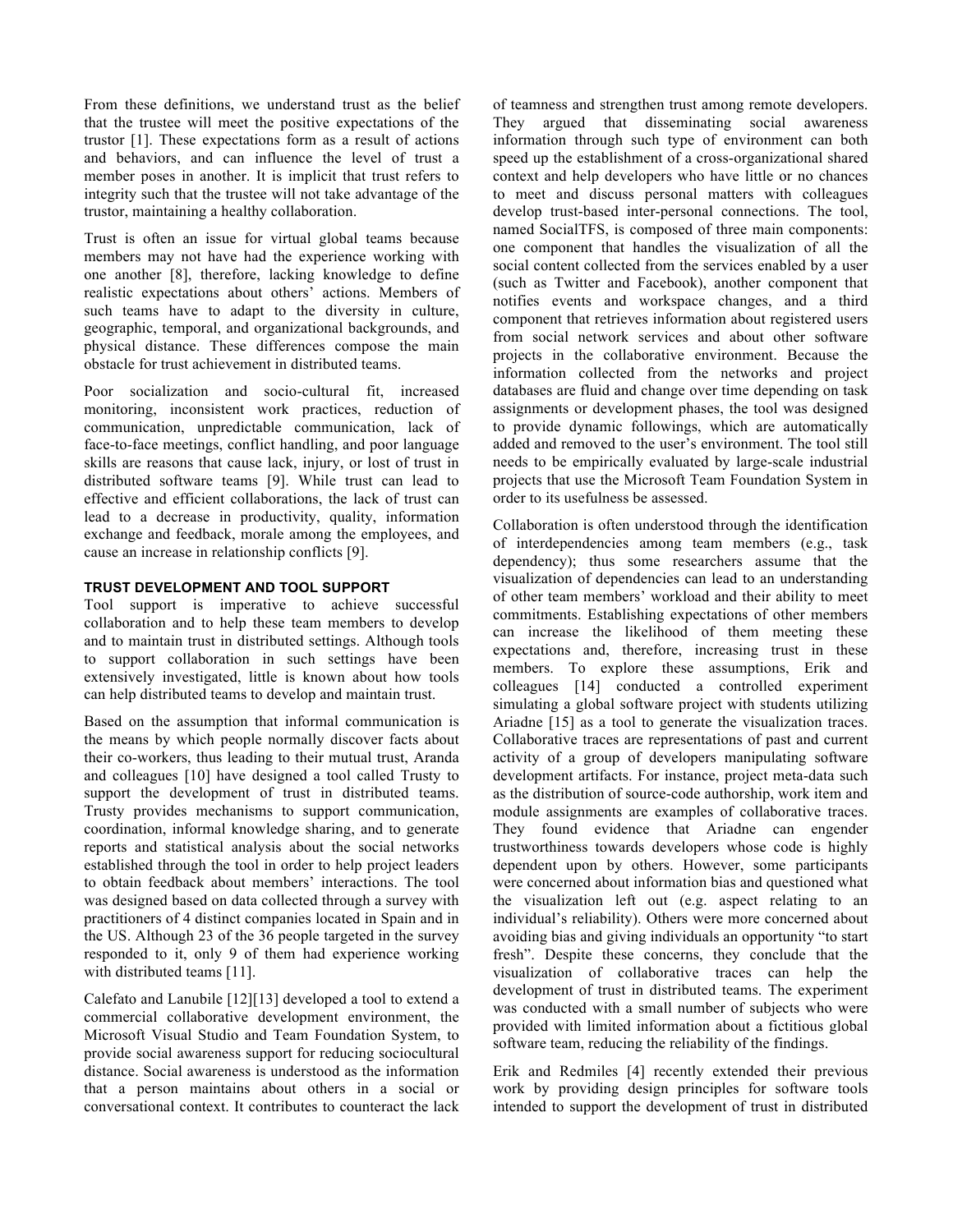teams. They propose a design space for such tools that consists of three elements: trust factors, collaborative traces, and visual representations. Trust factors are aspects of work shown in the research literature to influence one's perceived trustworthiness of their team members. Examples of trust factors are team size, project type, diversity, leadership, and expertise. Collaborative traces, as previously defined, are representations of past and current work done by team members manipulating project artifacts. Collaborative traces provide information about a trust factor. Visual representations consist of a set of visual abstractions of the collaborative traces arranged in a layout that provides users with the ability to formulate accurate perceptions of their team members' trustworthiness with respect to a particular trust factor. They apply elements from the design space to the design of three example visualizations in order to exemplify their design principles. Real-case tools need to be designed now based on such principles for the demonstration of their applicability.

Web 2.0 technologies, such as wikis, blogs, tags, podcasts, feeds and social networks, can provide support for collaboration in large and small organizational teams. Therefore, it is expected that such technologies will also support the development of trust in such teams. In a recent study [16], Al-Ani and colleagues found that the adoption of Web 2.0 technologies to support the development of trust by developers of globally distributed teams is still limited. The lack of alignment with work practices and the mistrust in the information made available through these tools are among the reasons claimed by the study participants to justify the non-use of such technologies. Some participants reported that reliance on software application to develop trust with others is minimal because they believe information might not be up-to-date or might never replace the way people establish trust in person. In a follow-up investigation [3], they found that age, experience working in distributed development, and the adoption of diverse communication tools are other factors affecting the use and non-use of Web 2.0 technologies in the development of trust in real global software teams. Replication of this study in organizations with different characteristics would allow for a more comprehensive list of factors that affect the adoption of Web 2.0 technologies in global settings.

## **DISCUSSION**

Despite the research efforts presented in the previous section, we see that little is still known of how tools can help develop and maintain trust in distributed software teams. The perspective from practitioners is even more restrictive, those who face issues related to getting to know a colleague that is remotely located and often not accessible during working hours reducing collaboration and the difficulties of establishing trust with one another. Empirical studies conducted with students provide insights and shed some light on prospective theories. However, they lack the richness of real software development environments. The

lack of such details may jeopardize how accurately findings from students' studies reflect what happens on the field.

Although some recent studies are breaking new grounds, such as Al-Ani and colleagues' investigation about the adoption of Web 2.0 technologies in the development of trust [3], limited knowledge has been acquired about why such technologies are still not broadly adopted by globally distributed developers. They concluded from their study that the majority of the participants felt the effort expended in using such applications far outweighed the benefits. The lack of trust in such technologies also come from the fact that developers believe information might not be up-to-date or that they might never replace the way people establish trust in person. These findings lead us to raise questions such as "*What can be done to turn information in tools that support trust development reliable and less effort-expensive for the users?*", "*How can we replicate the way people establish trust in person through tools*?".

Evidence that tools can be utilized to support the development of trust is concluded from the experiment conducted by Erik and Redmiles [14]. The participants of this study, graduate students, reported that visualization traces may not necessarily help them develop trust in some instances. They were concerned about information bias and about giving individuals an opportunity "to reset" their past behavior and "to start fresh". Therefore, we ask "*To what extent information recovered from software repositories can be used to support distributed team members to build trust*?", "*To what extent past information about a member might influence how this member is currently perceived by his/her colleagues and can then influence the trust building process of those who have never worked together before?*".

Another interesting aspect to be observed is the focus of the tools developed specifically to support trust development. Trusty [10] is focused in supporting communication while SocialTSF [12] focuses in fostering the sharing of social awareness. Communication and awareness are two important aspects of collaboration and are factors that affect the way people establish trust. In their recent work Erik and Redmiles [4] derived a vast list of factors that affect trust building from existing literature. We find that current tools address only a few of these trust engendering factors. These findings prompted us to ask: "*How can we account for and model other factors that influence trust development in the current tools or in future tools?*", "*Which features and software requirements are necessary to support these factors?*". A more broader question can also be asked: "*What makes a tool explicit for the support of trust building?*". These are open-ended questions that need to be further addressed in order for us to move toward a better design of tools that can help distributed team members trust each other and, as a consequence, maintaining or increasing productivity, quality, and other project performance measures expected by managers to consider a project successful.